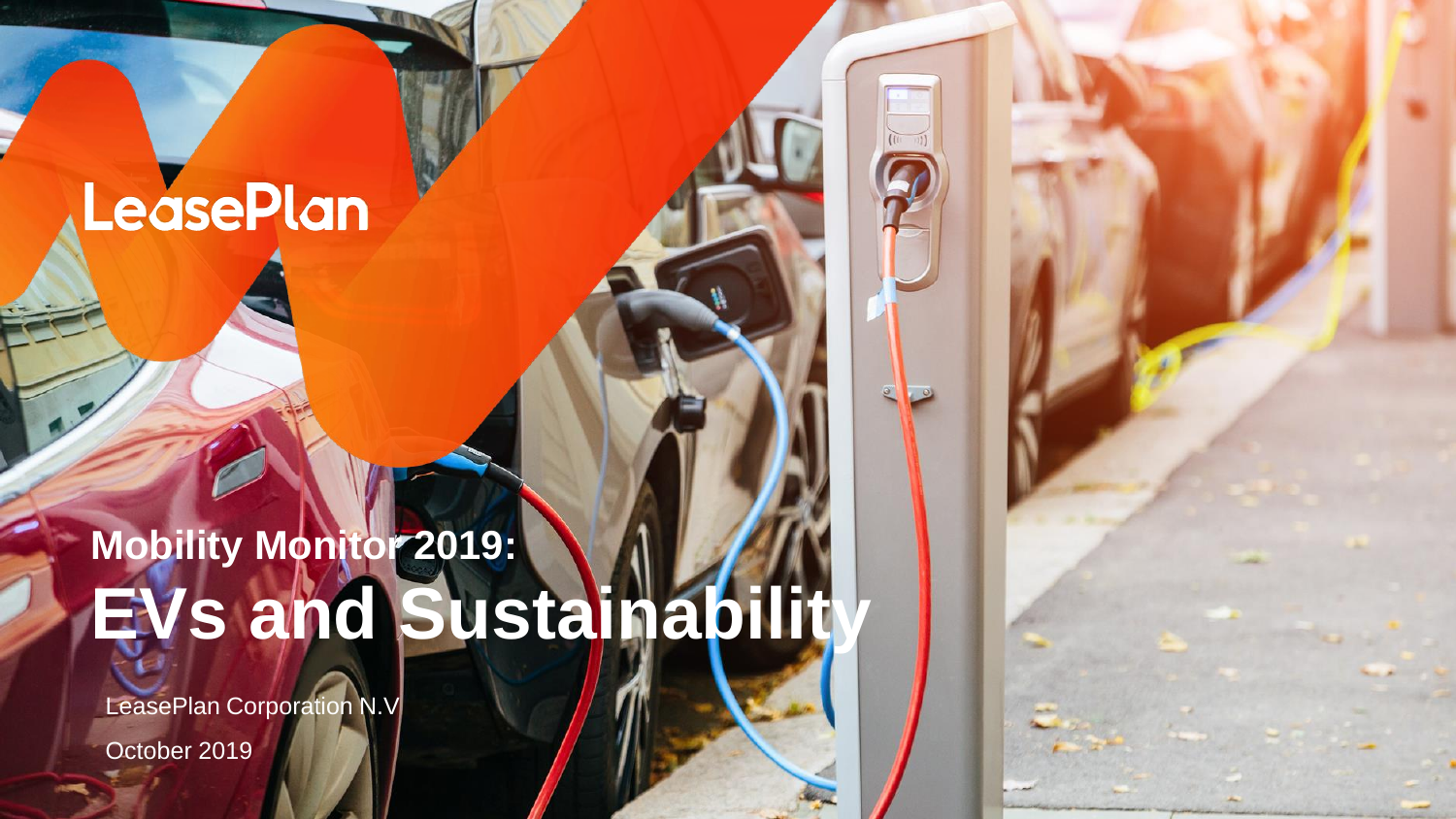## **Mobility Monitor 2019** EVs and Sustainability

- The LeasePlan Mobility Monitor is an annual survey of people's opinion regarding the most important subjects facing the industry, produced in partnership with leading research firm Ipsos
- The survey is conducted across **16 countries**  internationally, including: Belgium, Denmark, France, Germany, Greece, Italy, Luxembourg, the Netherlands, Poland, Portugal, Romania, Spain, Sweden, Turkey, the United Kingdom and the United States
- This year, the survey is divided into three separate editions: 1) **EVs and Sustainability**, 2) **Used Cars**, and 3) **the Future of Mobility**, which will be released before the end of the year
- This first edition analyses public opinion regarding electric driving and zero -emission mobility, as well as the biggest barriers stopping drivers from starting electric

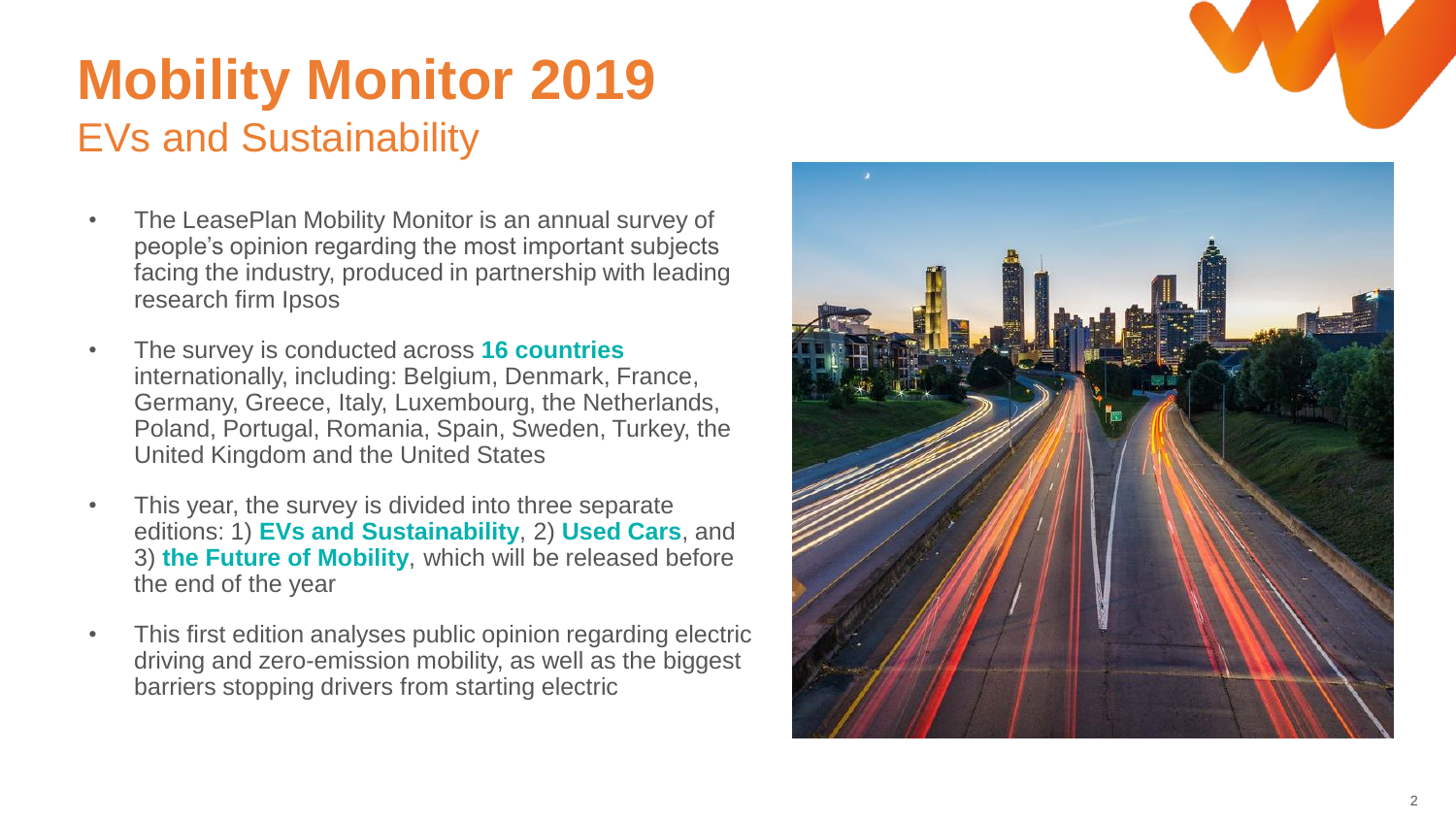

## **Key Findings** Mobility Monitor 2019 | EVs and Sustainability



A surge in positive attitude towards electric driving, with 61% of respondents indicating that they view zero-emission electric driving favourably. Nearly half of all surveyed said that their opinion towards electric driving has favourably improved over the past three years



An increasing amount of respondents declared their intent to lease an electric vehicle. Among those planning on leasing a car in the next 5 years, two in five (40%) say they will choose an electric vehicle



The benefits of electric driving are increasingly clear: EVs contribute to fighting climate change through lower  $CO<sub>2</sub>$  emissions (according to 60% of those planning to go electric in the next five years); help improve air quality in towns and cities through lower  $NO<sub>x</sub>$  emissions (43%); and have an overall lower running cost (60%)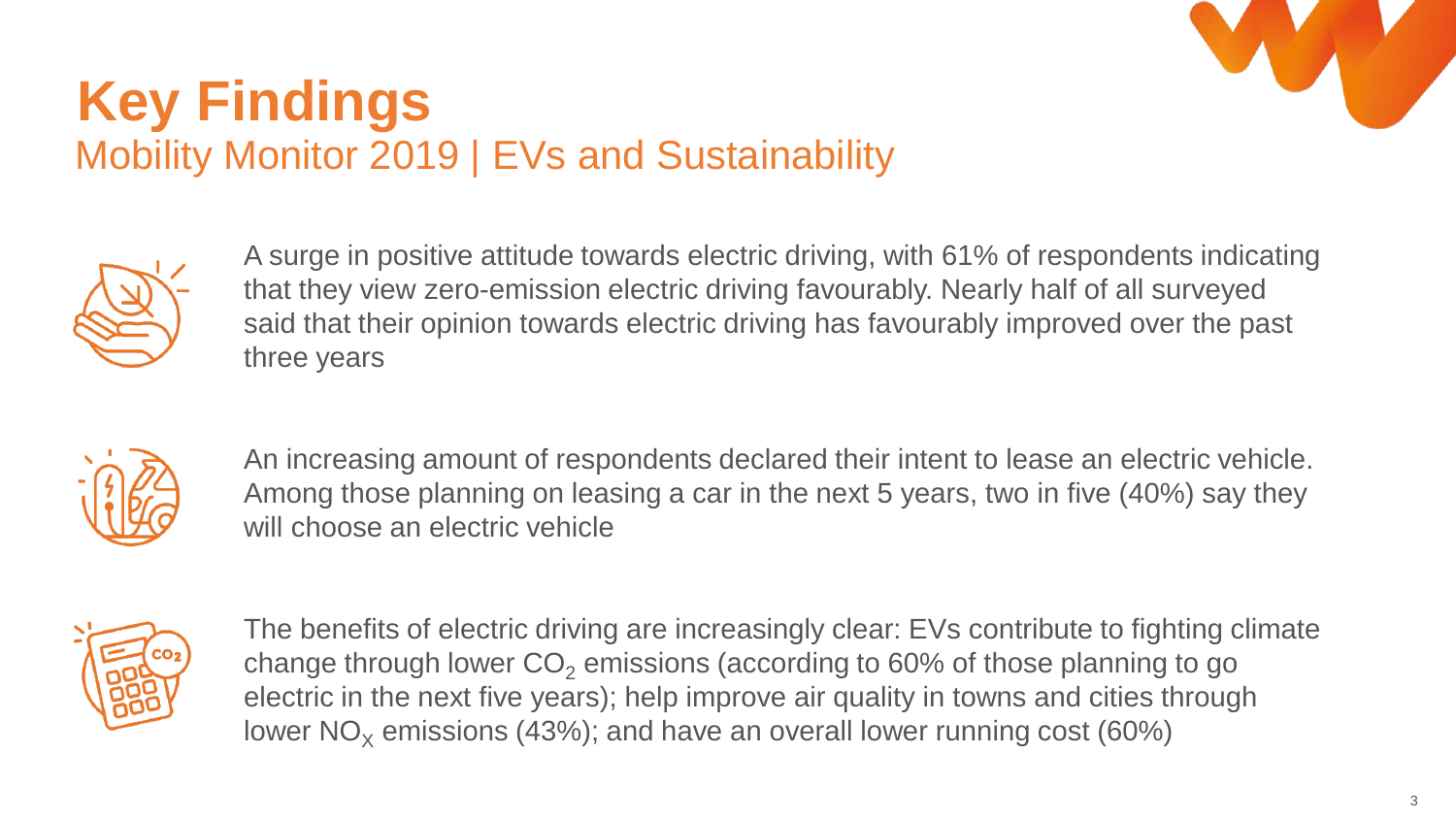## **Part 1: Attitude Towards Fuel Types**

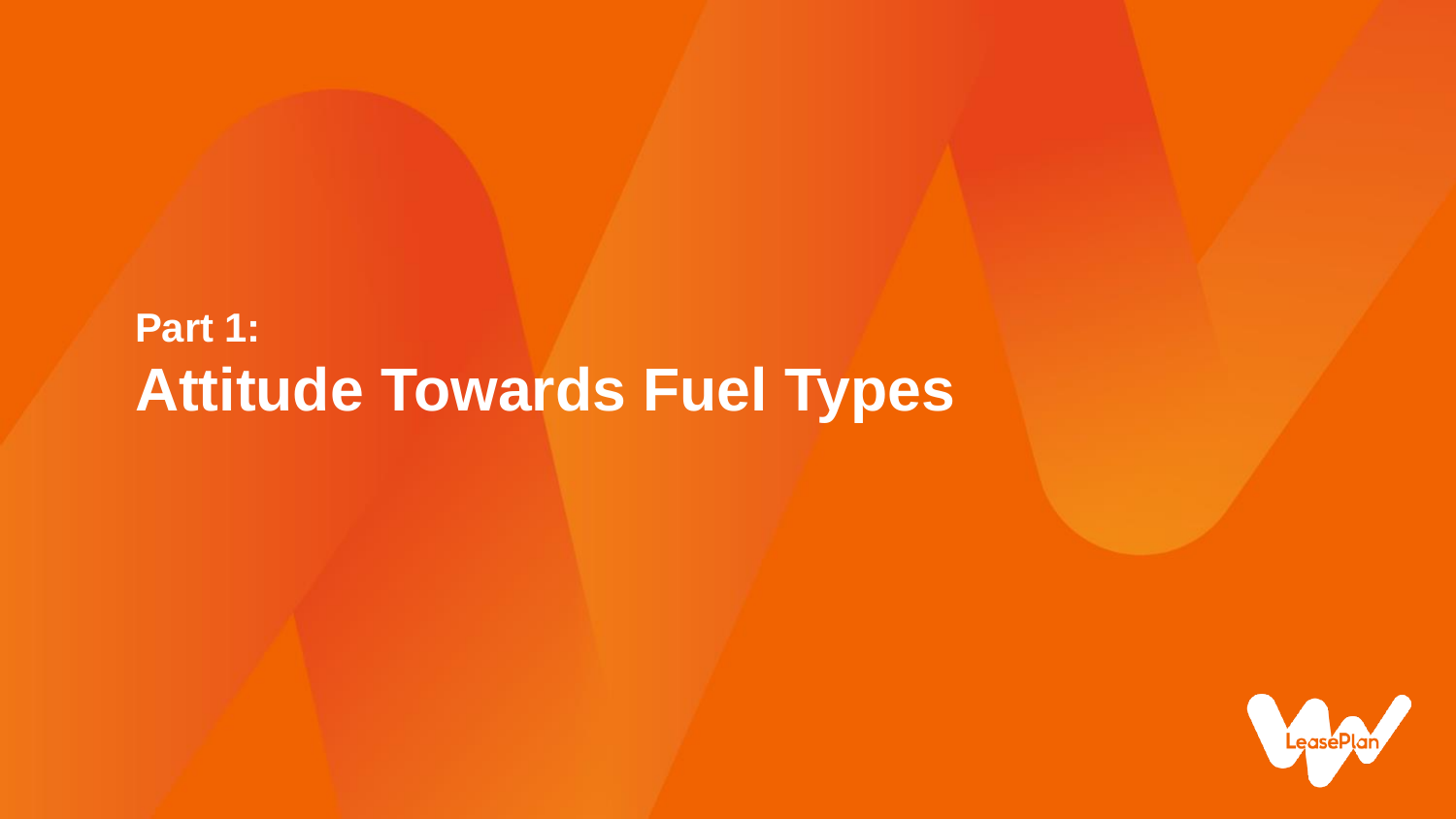#### **Electric Cars**

#### **Petrol Cars**

not changed very much in the last three years. Almost half of the people with the intention to buy a car say this (probably) will be a petrol car and this applies for more than a third of those who will lease a car. Main reason to buy a petrol car is the lower purchase price. On the other hand the main reason not to buy a petrol car is also a financial one: the fuel costs.



The attitude towards electric cars is overall positive and has become more positive in the last three years. Of the people who intend to buy a car, a third plans to buy an electric car and amongst the people who plan to lease a car, this is even higher. The main reasons for both groups are the same: lower CO2 emissions, lower running costs and lower NOx emissions. Common reasons not to buy or lease an electric car are the insufficient charging possibilities and the limited driving range.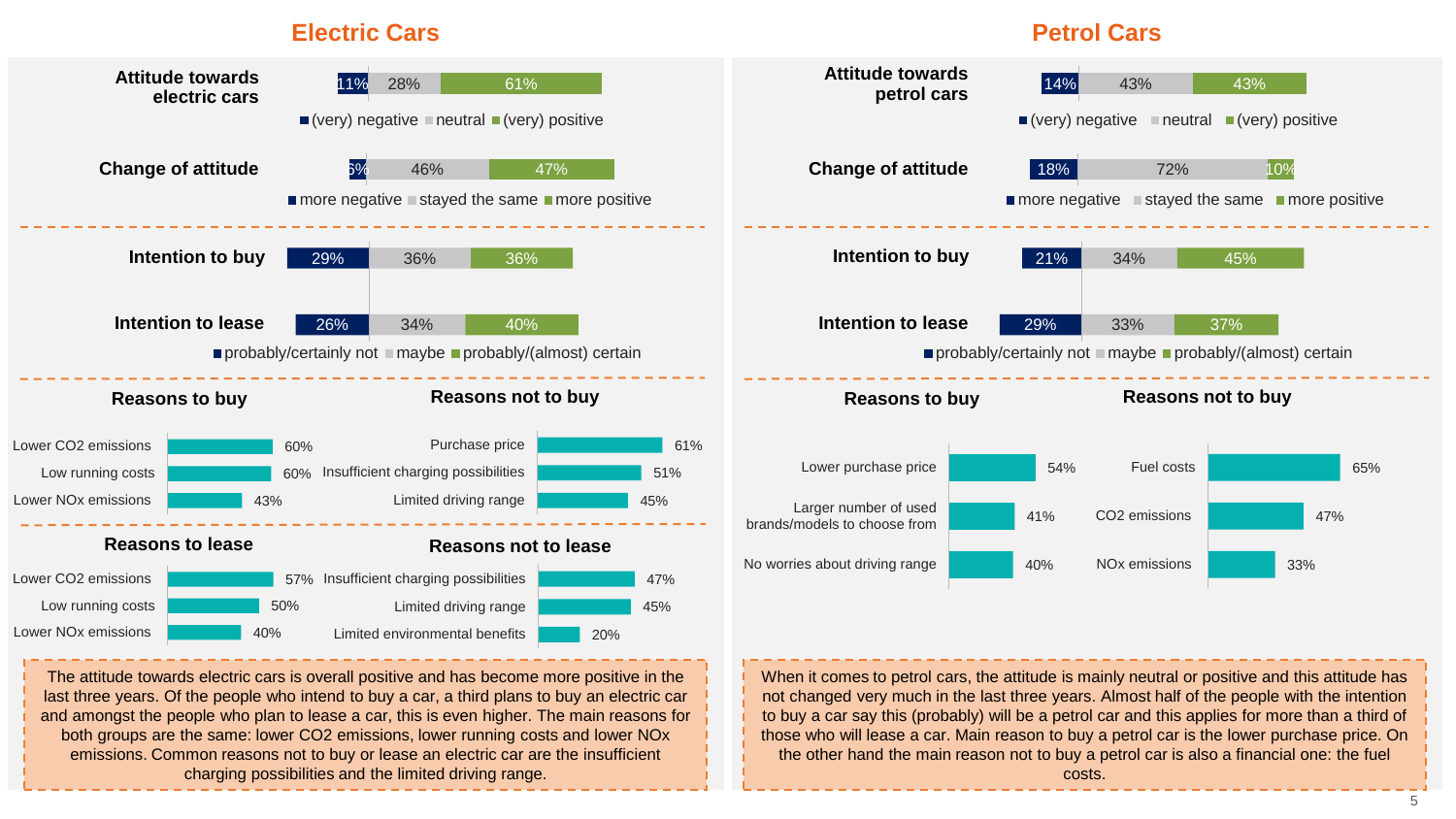### **Diesel Cars**



The opinions about diesel cars are strongly divided and for quite a big group it has become more negative in the last three years. Of the people who intend to buy or lease a car, less than a third say it will be a diesel car and for almost half of the people it (certainly) will not be a diesel car. Environmentally related arguments are mentioned most for this, but also fuel costs and not being able to enter cities (in the future) are reasons not to buy a diesel car.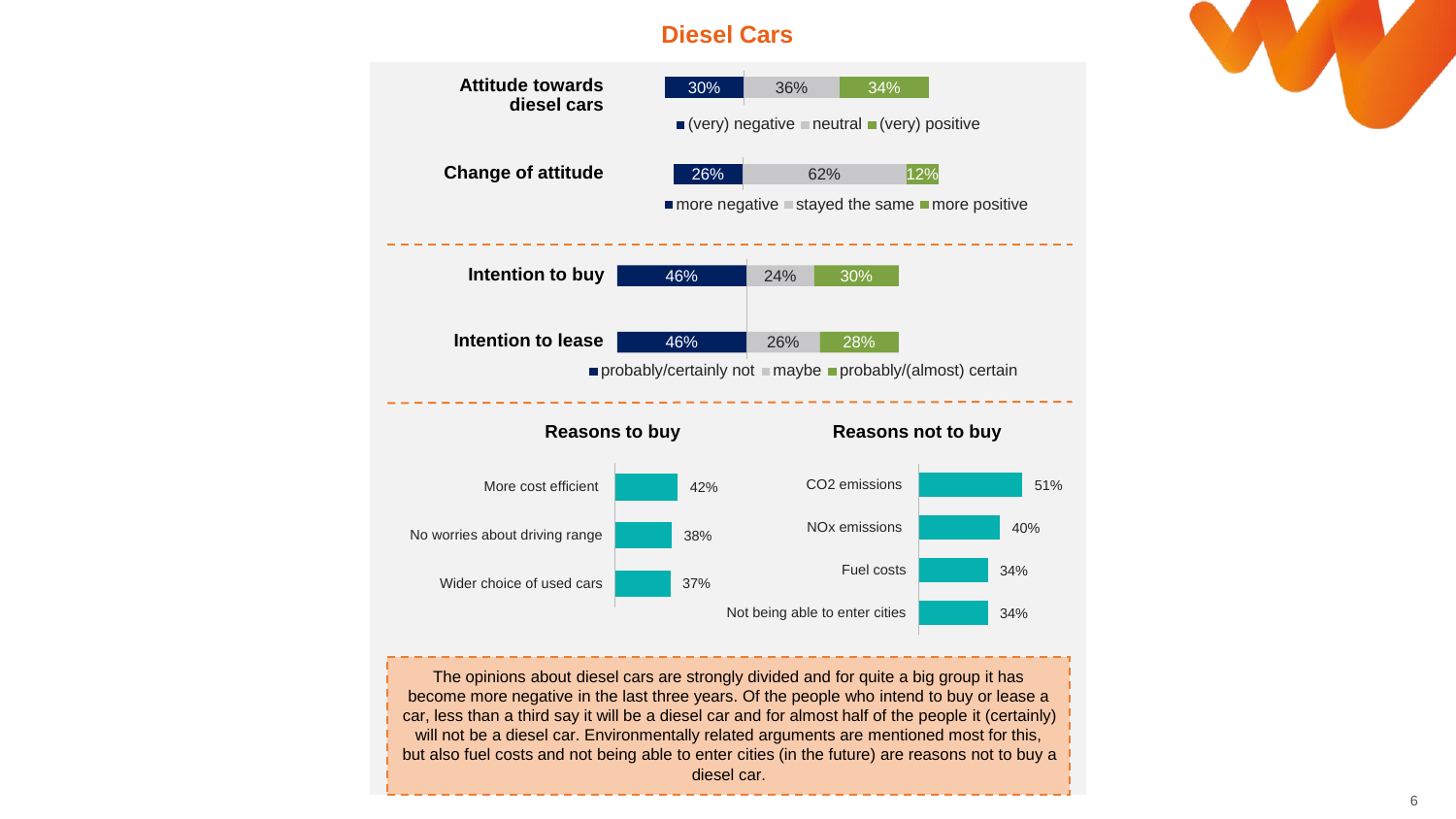## **Part 2: Attitude Towards Electric Cars**

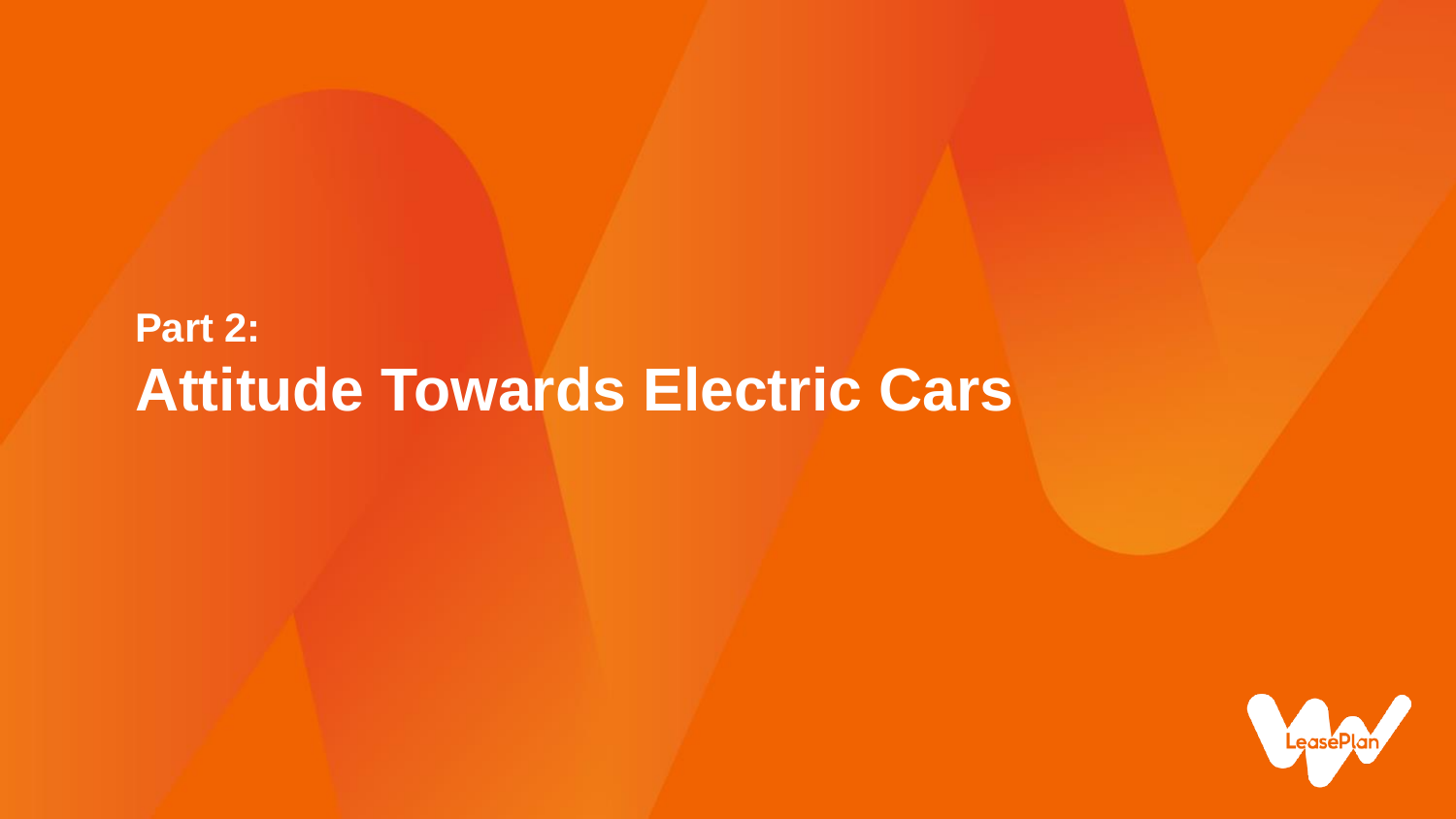## **Most people have a positive attitude towards electric cars and this attitude has become more positive in the last three years**

#### 11% 19% 5% 16% 24% 1% 16%  $6\%$ 32% n=244 15% 5% 5% 2% 18%  $8\%$ 14% 2% 14% 13% 17% 28% 41% 26% 36% 34% 25% 43% 39% 25% 8% 26% 28% 29% 36% 61% 40% 70% 48% 43% 83% 69% 25% 46% 70% 87% 80% 66% 58% 84% 58% 47% n=3877 n=243 n=245 n=240 n=250 n=245 n=241 n=243 n=234 n=247 n=244 n=246 n=235  $n = 244$ n=238 n=238

21% Belgium Denmark France Germany Greece Italy Luxembourg **Netherlands** Poland Portugal Romania **Spain** Sweden **Turkey** United Kingdom USA Total

8% 2% 4% 3%



55%

49% 63%

23%

### **Current attitude Current attitude Change of attitude**

■ Drivers from Portugal, Turkey and Greece are the most positive about electric cars ■ When comparing all countries, drivers from Luxembourg are the most negative about electric cars. They also indicate quite often that their attitude became more negative in the last three years

 $\blacksquare$  it became more negative  $\blacksquare$  it stayed the same  $\blacksquare$  it became more positive

37%

n=3875

n=234 n=239 n=235 n=239 n=245 n=240 n=239 n=234 n=221 n=247 n=238 n=239 n=228 n=238 n=232 n=238

47% 35%

75%

*B1) In general, what is your attitude towards electric cars?*

*B2) Has your attitude towards electric cars changed in the last three years?*

 $\blacksquare$  (very) negative  $\blacksquare$  neutral  $\blacksquare$  (very) positive

*Base: all respondents (n=3875-3877)*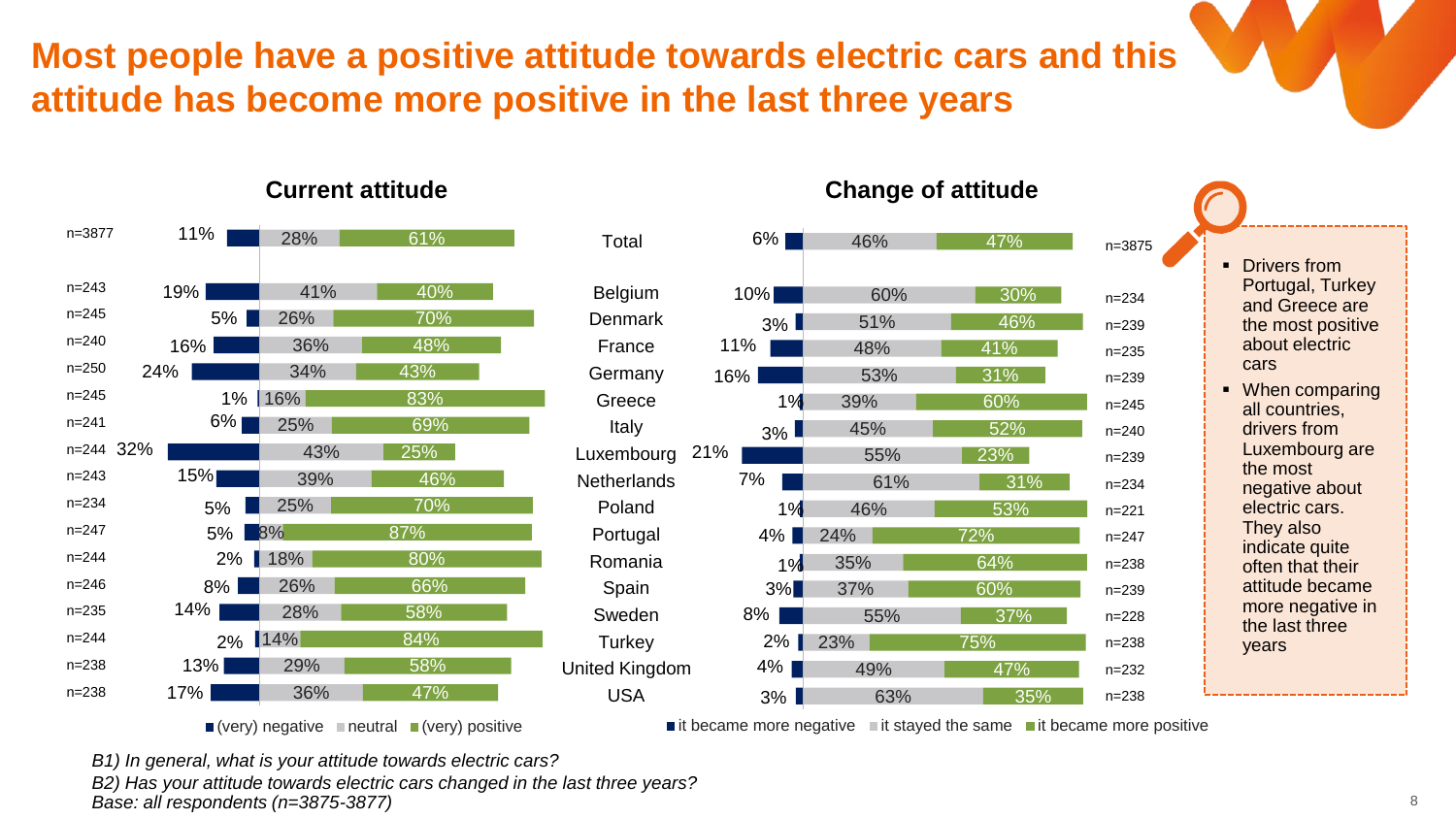## **More than a third of the people who plan to buy a car will probably or (almost) certainly buy an electric car**

| TOTAL              | $n = 2005$ | 29%<br>36%        | 36% |
|--------------------|------------|-------------------|-----|
| <b>Belgium</b>     | $n = 85$   | 10%<br>50%<br>39% |     |
| Denmark            | $n = 125$  | 38%<br>40%        | 22% |
| France             | $n = 91$   | 45%<br>30%<br>25% |     |
| Germany            | $n = 120$  | 41%<br>28%<br>31% |     |
| Greece             | $n = 181$  | 13%<br>34%        | 53% |
| Italy              | $n = 130$  | 18%<br>32%        | 50% |
| Luxembourg         | $n = 104$  | 60%<br>11%<br>29% |     |
| <b>Netherlands</b> | $n = 88$   | 50%<br>22%<br>28% |     |
| Poland             | $n = 148$  | 29%<br>45%        | 27% |
| Portugal           | $n = 132$  | 12%<br>36%        | 51% |
| Romania            | $n = 170$  | 22%<br>36%        | 42% |
| Spain              | $n = 137$  | 18%<br>44%        | 38% |
| Sweden             | $n = 73$   | 39%<br>29%<br>32% |     |
| Turkey             | $n = 206$  | 8%<br>35%         | 57% |
| United Kingdom     | $n = 104$  | 31%<br>44%        | 26% |
| <b>USA</b>         | $n = 111$  | 39%<br>33%<br>28% |     |
|                    |            |                   |     |

#### **Intention to buy an electric car**

probably/certainly not  $\Box$  maybe  $\Box$  probably/(almost) certain

*B3) How likely are you to buy an electric car as your next car? Base: respondents planned to buy a car in the next five years (n=2005)* 

**·** In Turkey, Greece and Portugal drivers have the highest intention of buying an electric car as their next car. This is in line with their attitude towards electric cars

**•** In Luxembourg people have the lowest intention of buying an electric car. This also corresponds to their attitude towards electric cars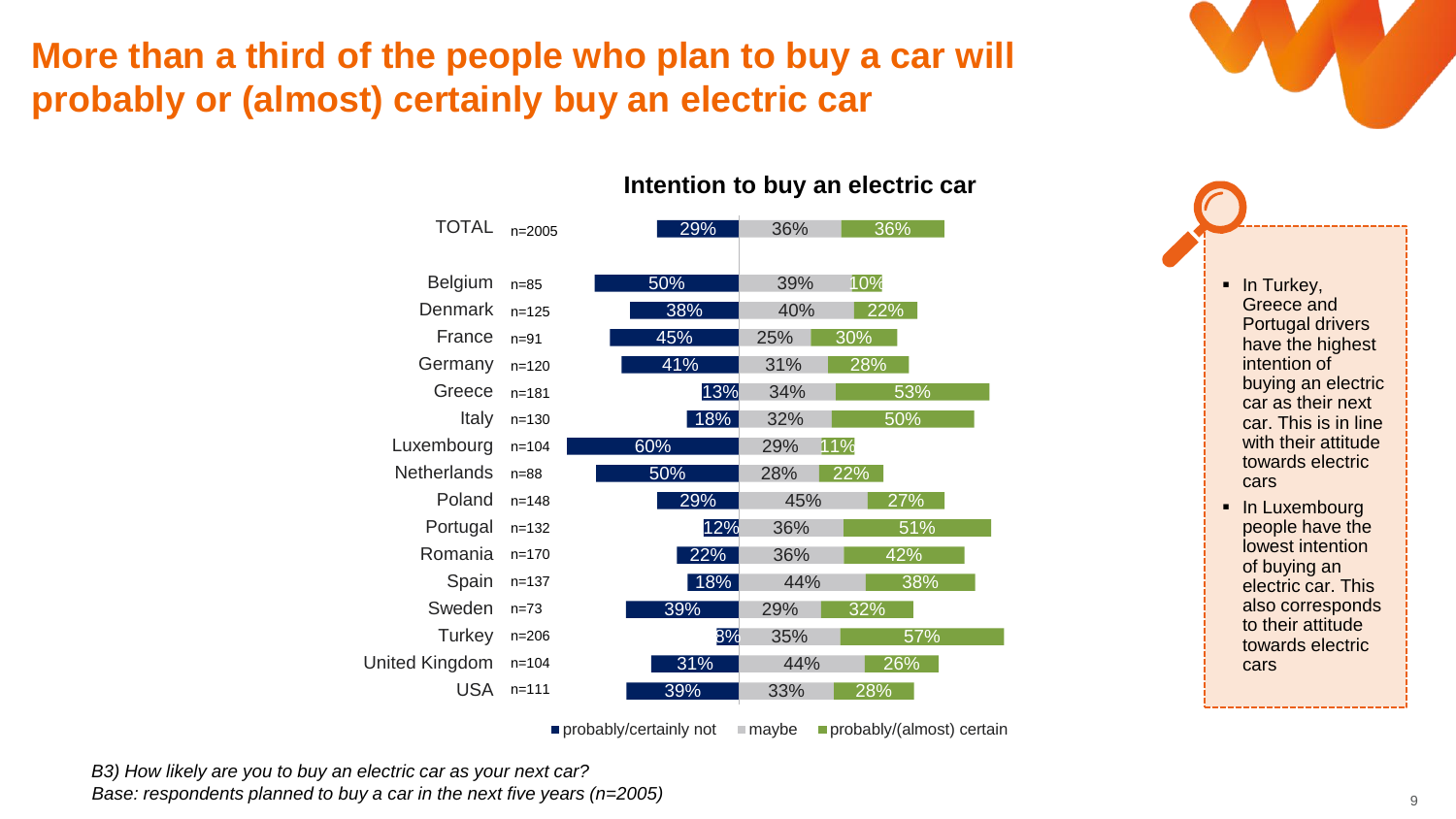## **Of the people who plan to lease a car in the near future, two out of five have the intention of leasing an electric car**

### **Intention to lease an electric car**

| <b>TOTAL</b>       | $n = 328$ | 26% | 34%             | 40% |
|--------------------|-----------|-----|-----------------|-----|
| <b>Belgium</b>     | $n = 19$  | 37% | 26%             | 38% |
| Denmark            | $n = 26$  | 11% | 47%             | 42% |
| France             | $n = 26$  | 32% | 24%             | 44% |
| Germany            | $n = 25$  | 36% | 39%             | 25% |
| Greece             | $n = 11$  |     | 34%             | 66% |
| Italy              | $n = 15$  | 5%  | 54%             | 40% |
| Luxembourg         | $n = 20$  | 40% | 30%             | 30% |
| <b>Netherlands</b> | $n = 25$  | 37% | 31%             | 32% |
| Poland             | $n = 14$  | 13% | 59%             | 28% |
| Portugal           | $n = 34$  | 11% | 31%             | 57% |
| Romania            | $n=7$     | 13% |                 | 87% |
| Spain              | $n = 17$  | 11% | 39%             | 50% |
| Sweden             | $n = 32$  | 31% | 35%             | 34% |
| Turkey             | $n = 11$  |     | 36%             | 64% |
| United Kingdom     | $n = 29$  | 33% | 37%             | 30% |
| <b>USA</b>         | $n = 17$  | 70% | <u>12% 18% </u> |     |

probably/certainly not  $m = m$ aybe probably/(almost) certain

*B4) How likely are you to lease an electric car as your next car? Base: respondents planned to lease a car in the next five years (n=328)*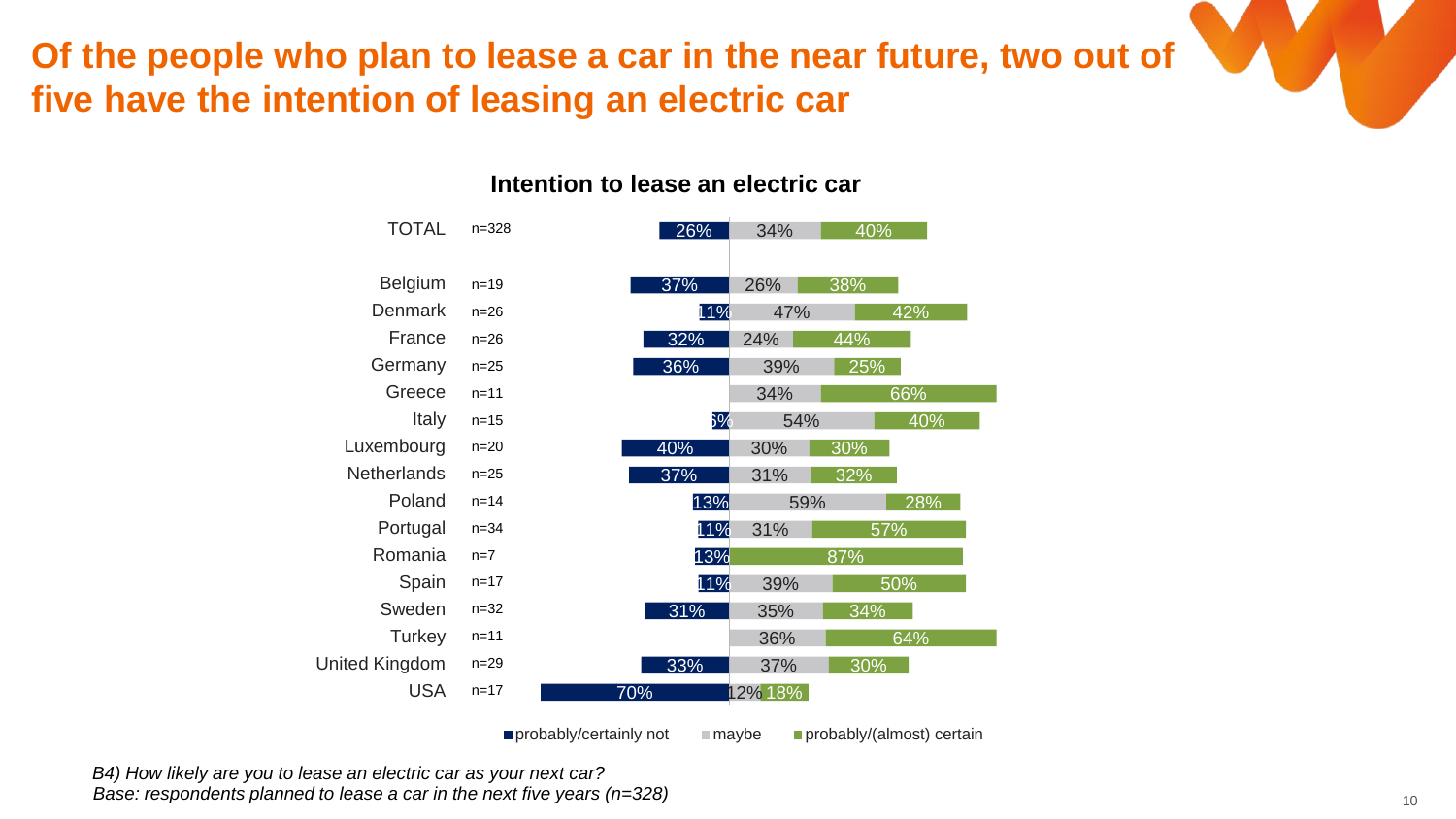## **Lower CO<sup>2</sup> emissions and low running costs are the main reasons why people would buy an electric car**



#### 60% 60% 43% 38% 38% 35% 30% 29% 16% 13% 7% 4% 1% Lower CO2 emissions Low running costs (fuel/electricity) Lower NOx emissions Increased charging possibilities in the past years Less noise Government subsidies/tax benefits Low repair/maintenance costs Possibility to enter cities with low emission zones Driving experience More stable resale value Status and personal reputation I have no/little influence on the car I buy **Other**

#### **Reasons to buy an electric car**

*B5) What would be the most important reason(s) for you to buy an electric car as your next car (instead of a diesel or petrol car)? Base: respondents planned to buy an electric car in the next five years (n=1432)*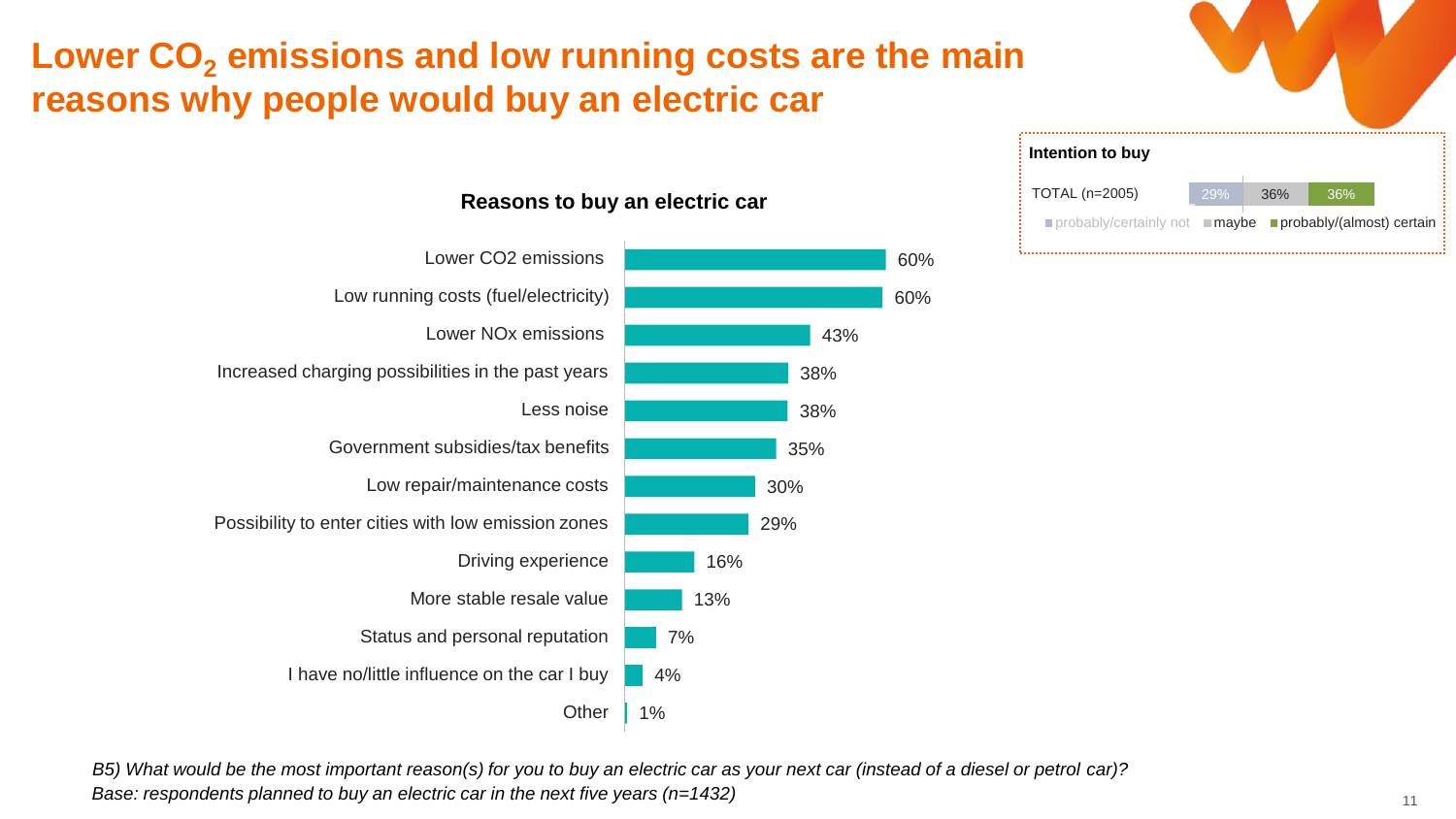### **Top three reasons to buy an electric car (per country)**

61%



USA n=68







*B5) What would be the most important reason(s) for you to buy an electric car as your next car (instead of a diesel or petrol car)? Base: respondents planned to buy an electric car in the next five years (n=1432)*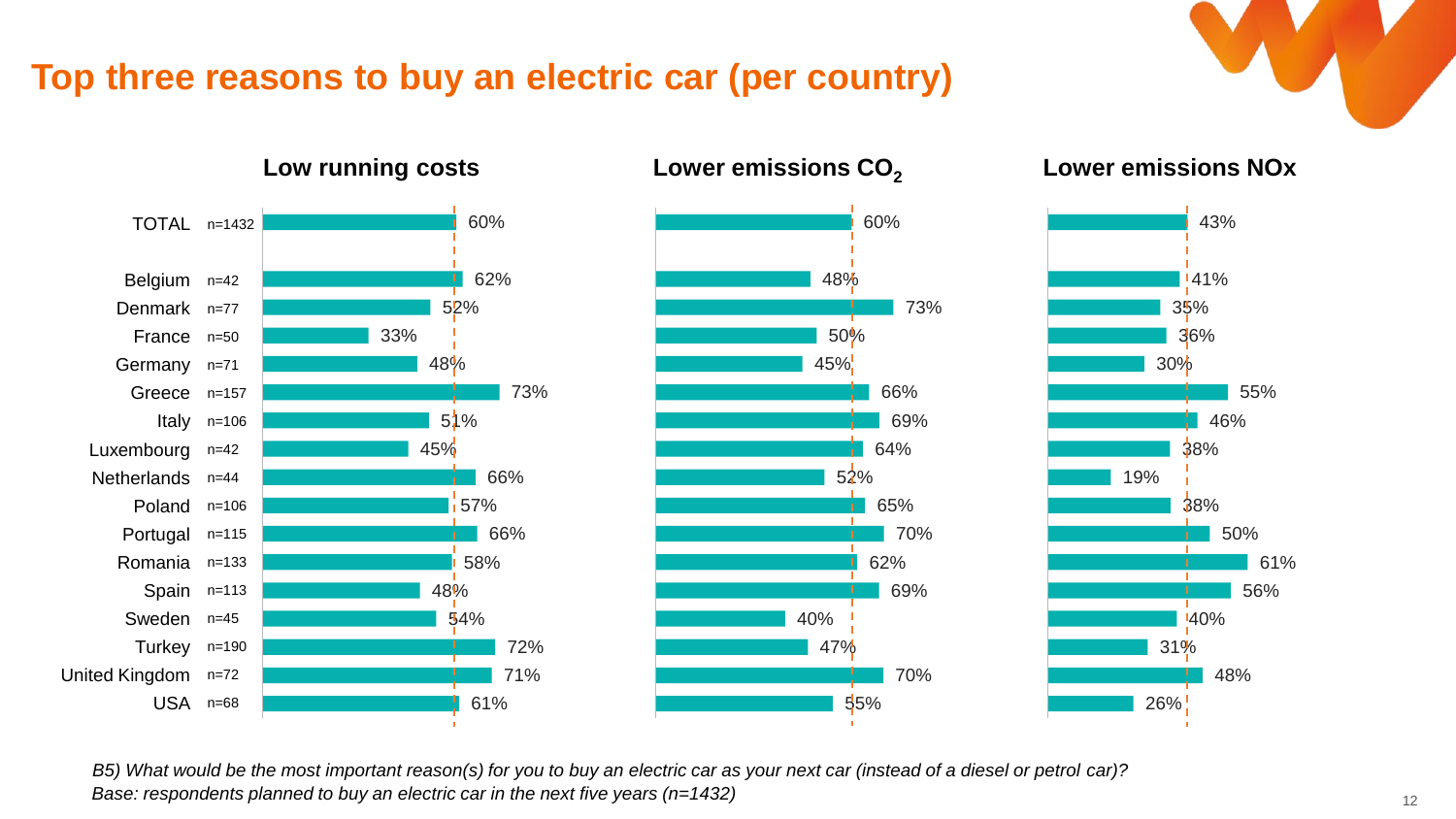### **The purchase price, insufficient charging possibilities and limited driving range are the main reasons why people would not buy an electric car**



*B6) What would be the most important reason(s) preventing you from buying an electric car as your next car? Base: respondents planned to buy a car in the next five years but not an electric car (n=1285)*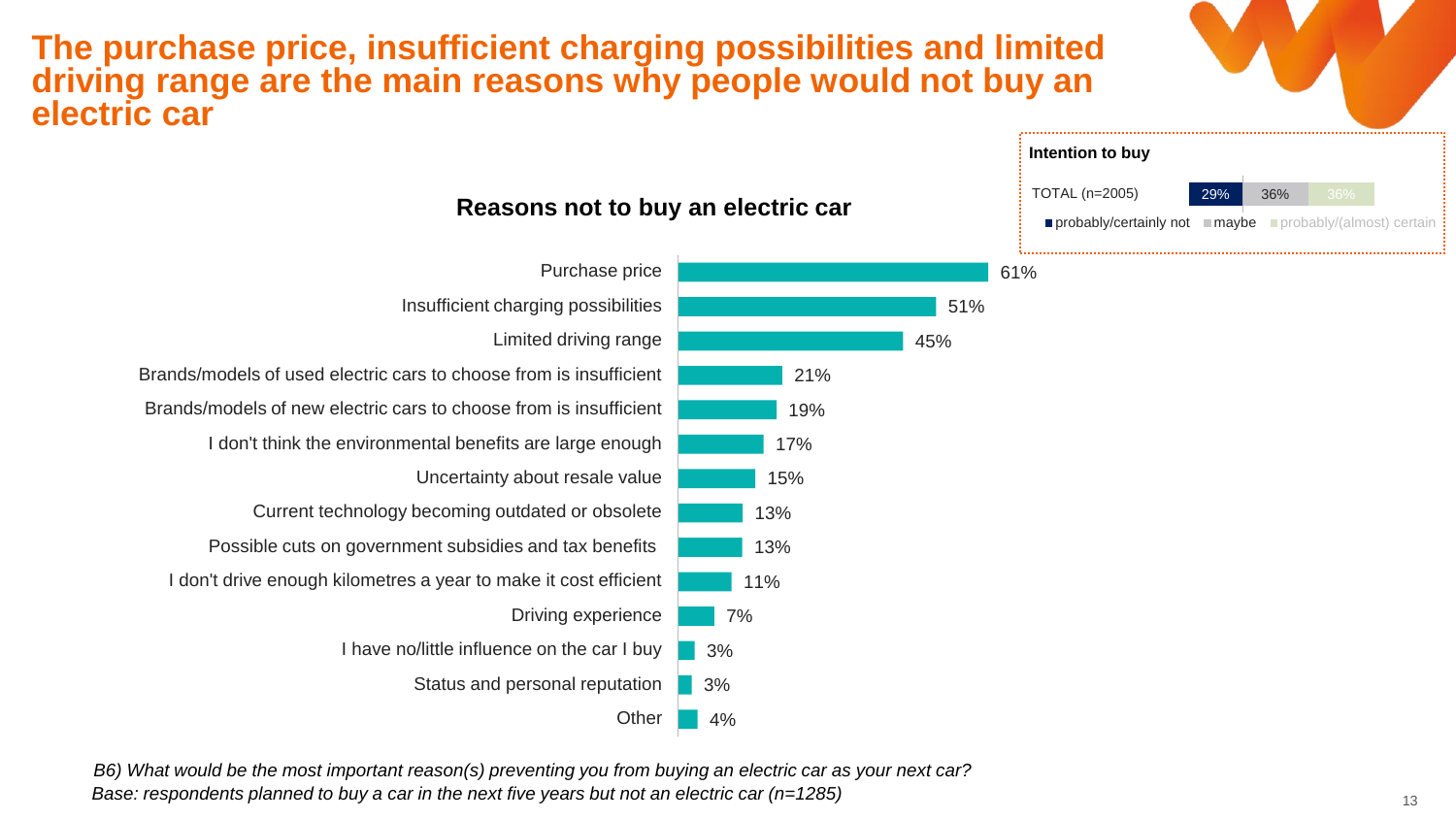### **Top three reasons for not buying an electric car (per country)**







*B6) What would be the most important reason(s) preventing you from buying an electric car as your next car? Base: respondents planned to buy a car in the next five years but not an electric car (n=1285)*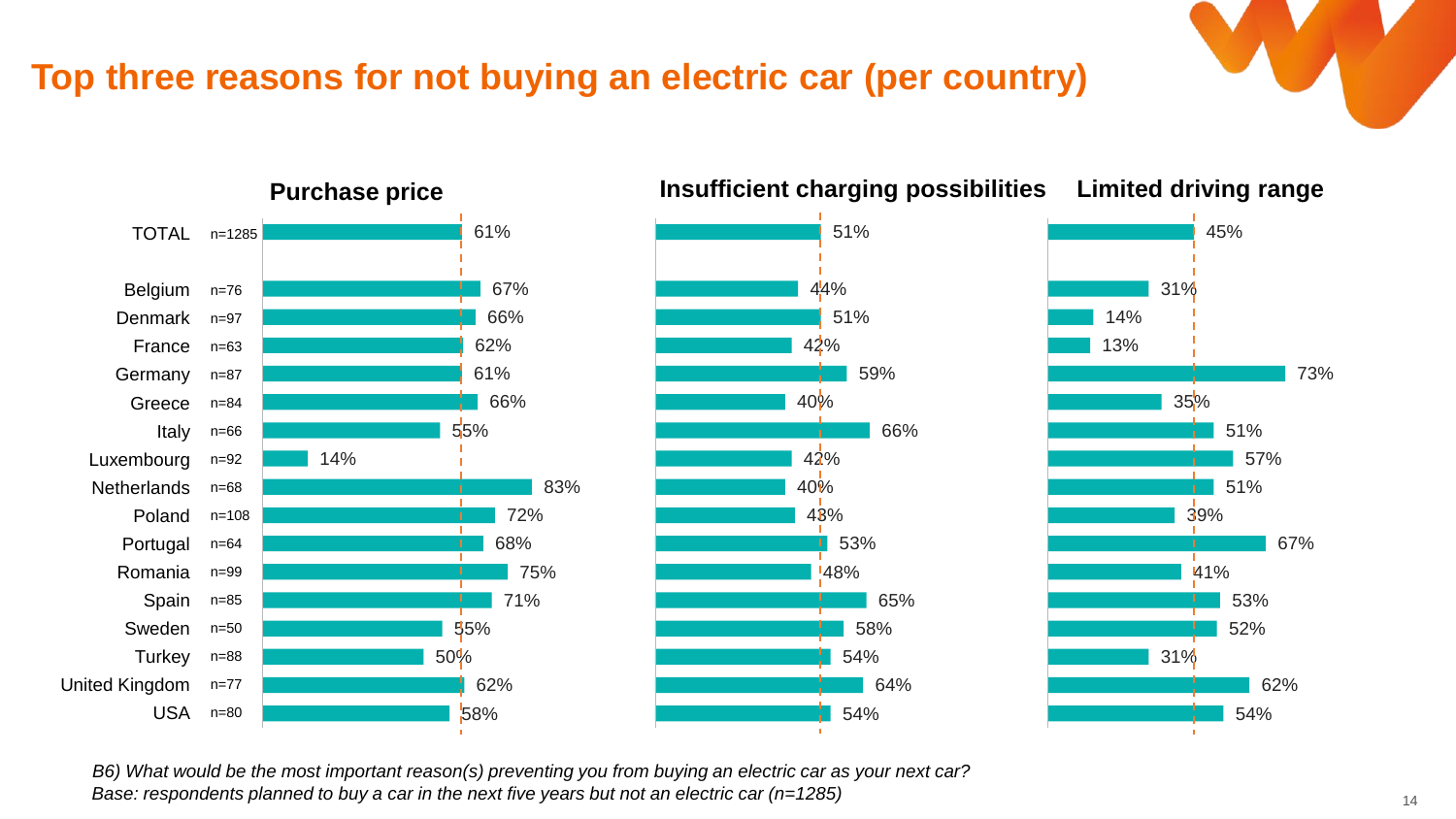**The majority of the people who do not buy an electric car because of insufficient charging possibilities, mainly think there are too few charging possibilities in public places**



#### **Insufficient charging possibilities**

*B7) Where do you have insufficient charging possibilities?*

*Base: respondents planned to buy a car in the next five years but not an electric car because of the insufficient charging possibilities (n=657)*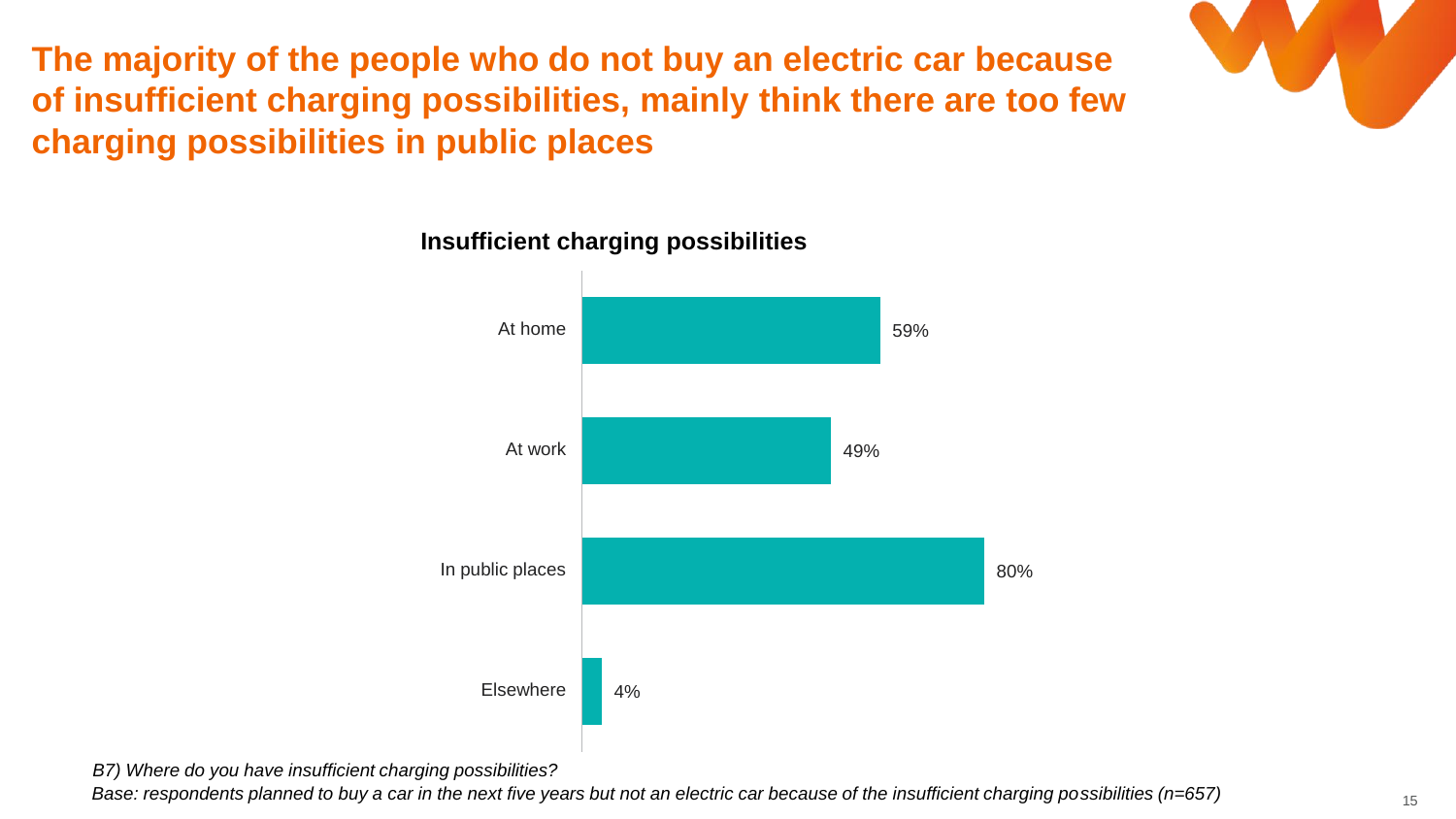**People in all countries think that there are insufficient charging possibilities in public places. Charging possibilities at work differ between the countries**







*B7) Where do you have insufficient charging possibilities?*

*Base: respondents planned to buy a car in the next five years but not an electric car because of the insufficient charging possibilities (n=657)*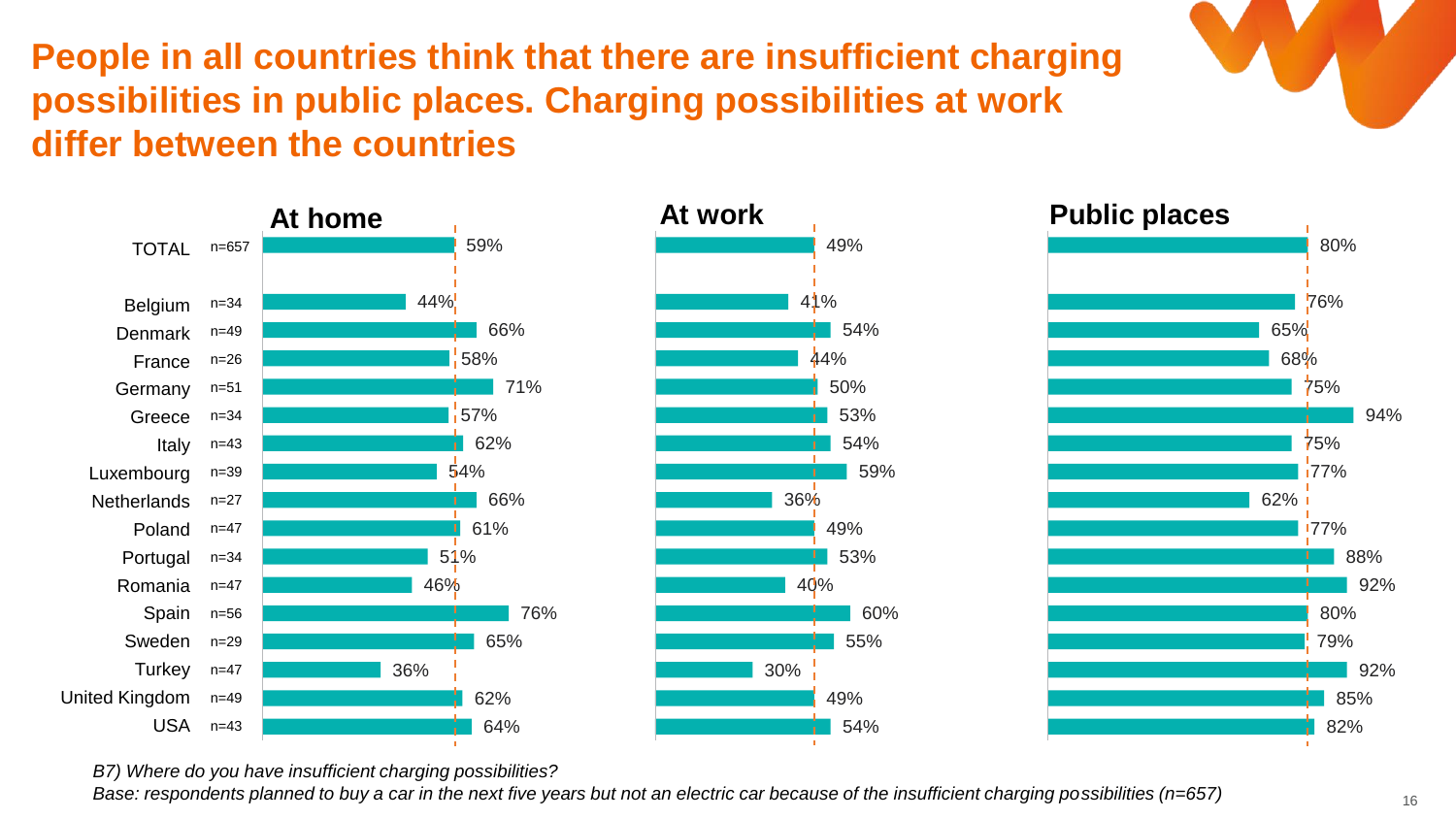

# **Disclaimer**

This material has been approved solely by, and is the responsibility of LeasePlan Corporation N.V. ("LPC") on the basis of the sources as listed herein and information provided by LPC. LPC makes no representation or warranty (express or implied) of any nature, nor does it accept any responsibility or liability of any kind, with respect to the accuracy or completeness of any of the information or opinions in this material.

The information contained in this document is derived from sources that have not been independently verified. LPC gives no undertaking and is under no obligation to provide the recipient with access to any additional information or to update this document or to correct any inaccuracies in it which may become apparent, and it reserves the right, without giving reasons, at any time and in any respect to amend or terminate the information described herein.

Except in the case of fraudulent misrepresentation, neither LPC nor any of its affiliates, advisers or representatives shall have any liability for any direct, indirect, consequential or other losses or damages including loss of profits incurred by you or any third party that may arise from any reliance on (1) this document or for the reliability, accuracy, completeness or timeliness thereof or (2) for any other written or oral information made available by LPC in connection herewith or (3) any data which any such information generates.